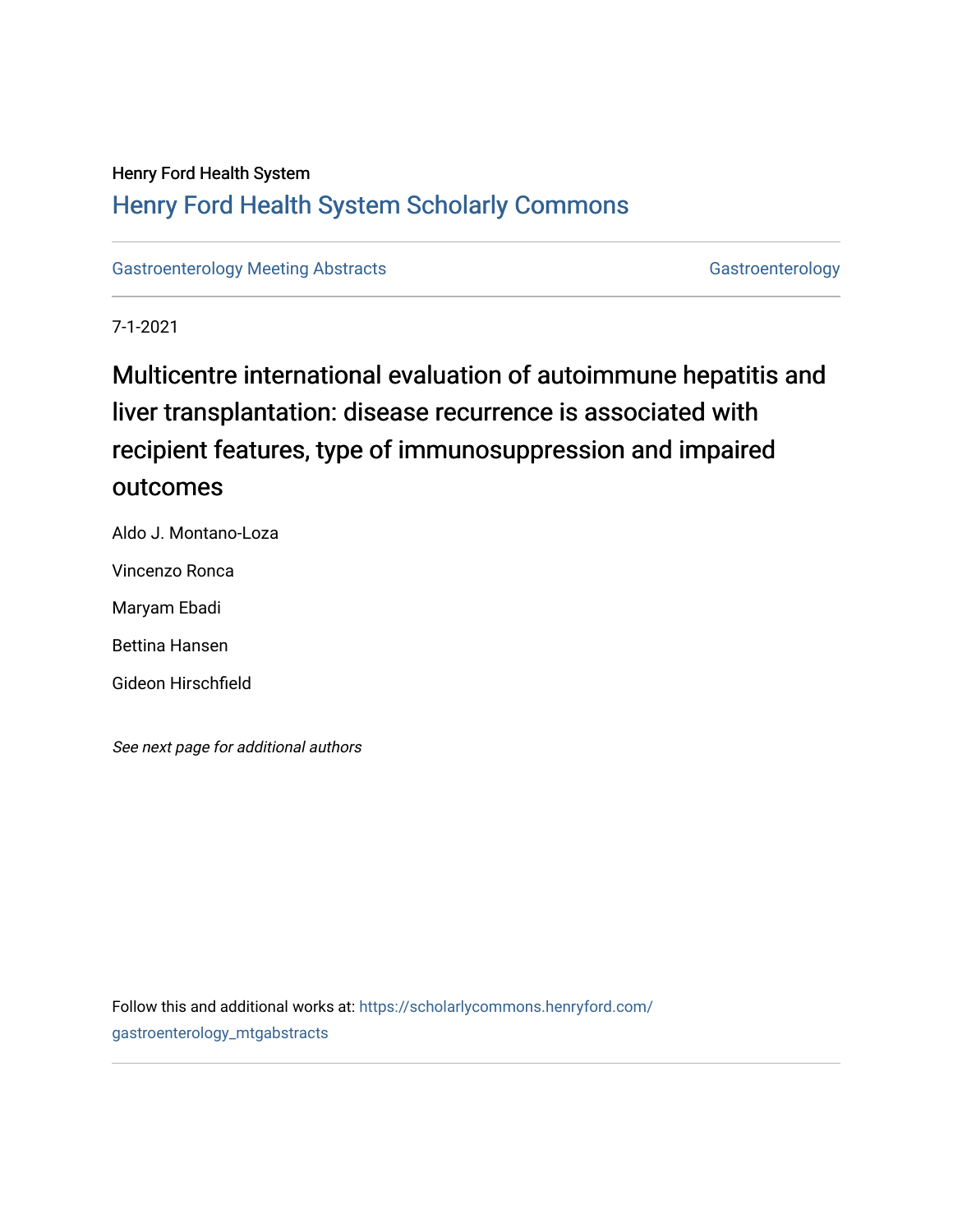### Authors

Aldo J. Montano-Loza, Vincenzo Ronca, Maryam Ebadi, Bettina Hansen, Gideon Hirschfield, Saleh Elwir, Mohamad Alsaed, Piotr Milkiewicz, Maciej K. Janik, Hanns-Ulrich Marschall, Maria A. Burza, Cumali Efe, Ali R. Caliskan, Murat Harputluoglu, Gökhan Kabacam, Debora R. Terrabuio, Fernanda Onofrio, Albert Pares, Laura P. Llovet, Murat Akyildiz, Cigdem Arikan, Michael P. Manns, Richard Taubert, Anna-Lena Weber, Thomas Schiano, Brandy Hayde, Piotr Czubkowski, Piotr Socha, Natalia Oldak, Nobuhisa Akamatsu, Atsushi Tanaka, Cynthia Levy, Eric F. Martin, Aparna Goel, Mai Sedki, Irena Jankowska, Toru Ikegami, Maria Rodriguez, Martina Sterneck, Christina Weiler-Normann, Christoph Schramm, Maria F. Donato, Ansgar W. Lohse, Raul J. Andrade, Alan Bonder, Vilas Patwardhan, Bart Van Hoek, Maaike Biewenga, Andreas E. Kremer, Yoshihide Ueda, Mark Deneau, Mark Pedersen, Marlyn J. Mayo, Annarosa Floreani, Patrizia Burra, Maria F. Secchi, Benedetta T. Beretta-Piccoli, Marco Sciveres, Giuseppe Maggiore, Syed-Mohammed Jafri, Dominique Debray, Muriel Girard, Florence Lacaille, Ellina Lytvyak, Andrew L. Mason, Michael Heneghan, and Ye Htun Oo